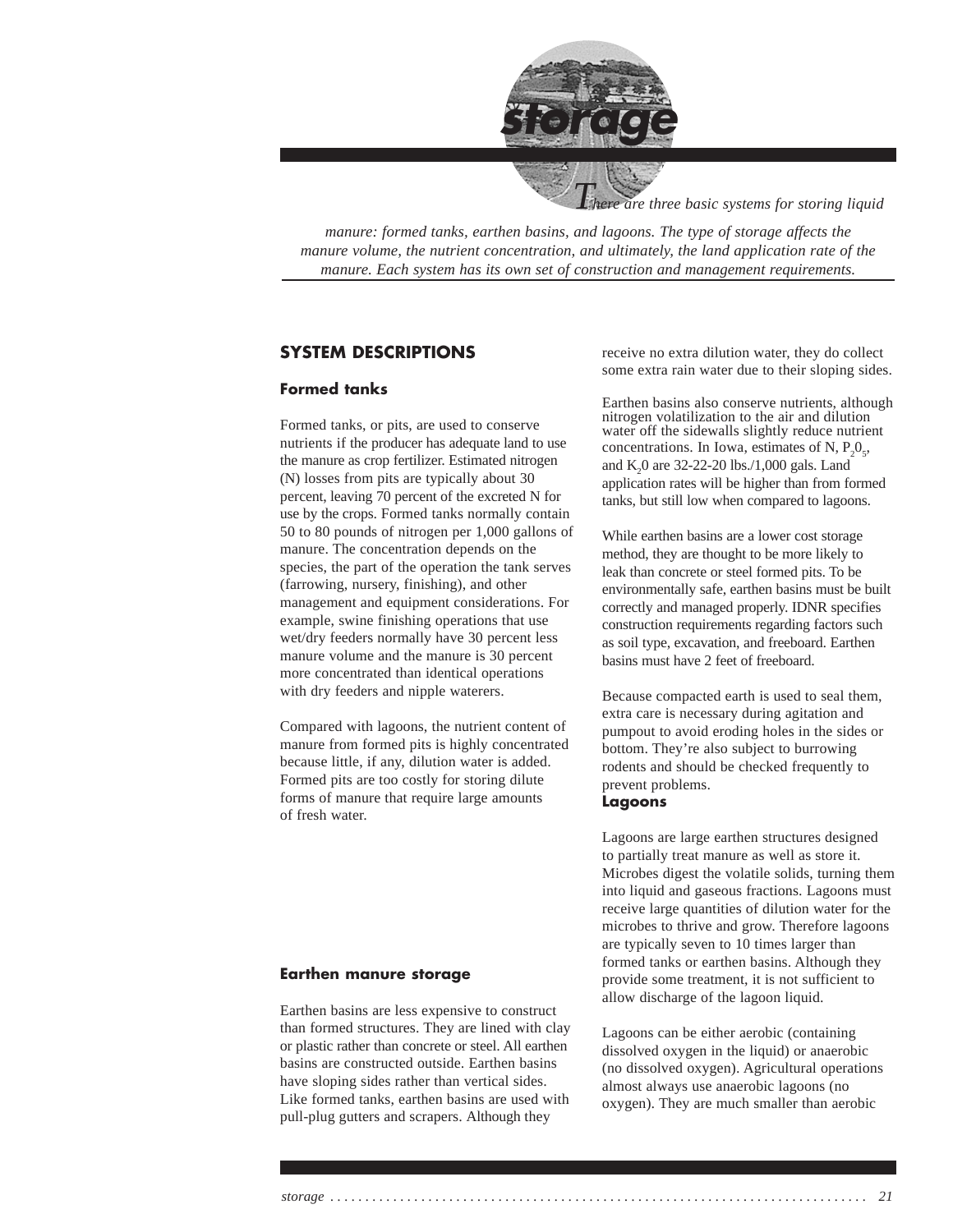lagoons, they cost less, and they require less management.

Lagoon systems essentially dispose of nutrients to the air and to the lagoon floor. About 70 percent of the nitrogen from the animals is volatilized to the air, while phosphorus is settled out with solids. Unless the lagoon is vigorously agitated, the phosphorus stays on the bottom as sludge. Producers who don't have adequate land for nutrient application use lagoons to minimize the acreage needed. Lagoons also are used for flush or recharge manure handling systems because they can provide a source of relatively high quality liquid to recycle to the animal houses. These systems are used to improve air quality in buildings.

Lagoon nutrient concentrations are typically one-tenth of pit nutrient concentrations. In Iowa, lagoon estimates of N,  $P_2O_5$ , and  $K_2O$  are 4-3-4 lbs./1,000 gals.

#### **DRY MANURE STORAGE**

Dry manure storage has the potential to pollute and must be managed in an environmentally friendly manner just like liquid manure. Dry manure systems are used for swine, bovine and poultry facilities. There are two water quality threats from dry manure systems: liquid leachate seeping into the soil or running off, and infiltration or runoff resulting from precipitation. The law prohibits discharges from dry manure confinement facilities just as is does from liquid sources. Control natural seepage through management. If the manure is so wet that it seeps naturally, use more bedding to dry it out. In high-rise layer houses increasing ventilation rates, and closely monitoring waterers can affect the manure moisture content. Most liquid movement from dry manure will be from precipitation on the manure stack. The best way to prevent losses from precipitation is to isolate the manure from the precipitation. If possible dry manure should be stored under roof and manure from dry systems such as poultry buildings should be land applied as the buildings are cleaned, rather than stacked outside. If manure must be stacked outside during hauling, or if it is collected outside through the year, the following measures should be taken to minimize liquid movement; • Build the stack on a well drained area on impermeable soil, or on a concrete pad. • Divert all outside water away from stack. • Build stack as compact as possible to minimize any rainfall effects. • Cover stack (if practical) to protect from rainfall. • Capture any runoff from the area and land apply it using liquid application equipment. **MANAGEMENT REQUIREMENTS**

Good management must be continuous for all storage facilities. Management of earthen basins and lagoons includes erosion control on both inside and outside walls. Establish good vegetative cover both on the outside berm and on the inside down to the waterline. Do not use deep rooted vegetation that will create macropores. Fix any small gullies that develop. Rip-rap at

the waterline of lagoons is desirable. Manage pumps and agitators to avoid erode holes in the bottom or sides.

Install a depth gauge to show liquid level in the structure. It should be marked at the maximum allowable liquid elevation (where pumpout MUST occur). Read and record the level frequently and regularly. Storage structures should be checked at least once a week; once a

day is better. It is especially important to record the readings if more than one person checks the liquid level. Your first indication of a leaking storage structures may be a decline in the liquid level. Regularly inspect toe drains and tile flows for any off color, odor, foaming, etc. and that pipes are open.

Freeboard should never have stored liquid. A properly maintained freeboard will prevent storage pits and lagoons from overtopping and overflowing, even during heavy rainfall events. Keep freeboards clear by pumping pits at the proper time.

Keep at least a foot of airspace between the slats and the liquid in inside pits. Additional airspace may be needed if pit ventilation is used. Use adequate agitation to minimize solids buildup. Systems using wet/dry feeders and hanging waterers may result in thicker manure, requiring additional water at pumpout time to help with agitation.

Do not pump earthen storage structures dry. Leave a small amount of liquid in the bottom to prevent the compacted soil liner from drying out and cracking.

Monitor pumping at all times. Several releases have occurred from unattended pumping equipment. Plug nearby tile intakes during pumpout. Pumps should have lockouts and safety switches to automatically shut down if pressure changes (if a pipe breaks, pressure will drop; if a plug occurs, pressure will rise). Lockouts also prevent unauthorized people from starting equipment. Keep needles, AI straws, bones, plastic gloves, and other "stuff" out of the storage basin, lagoon, or pit. They can and do interfere with pumps and valves.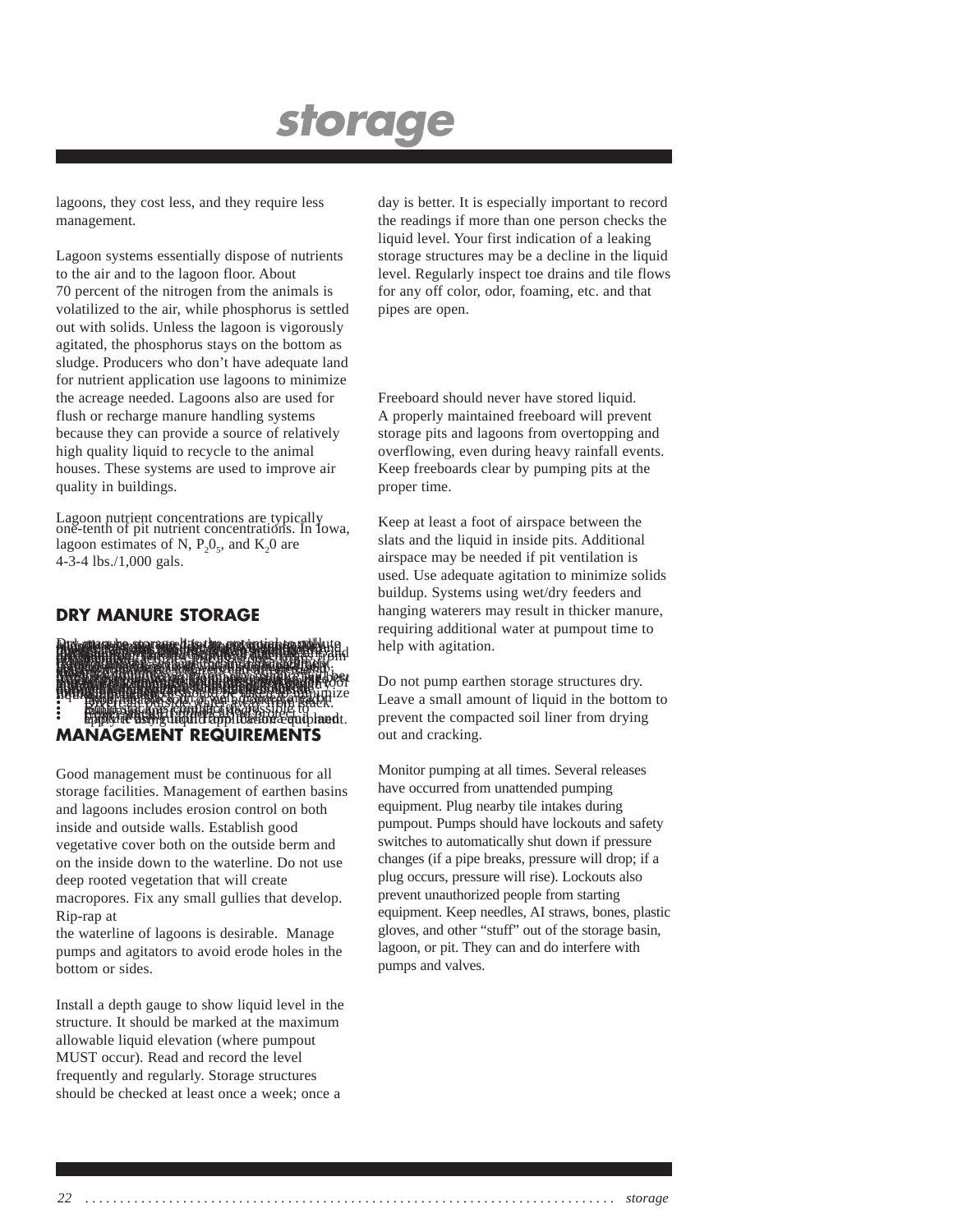#### **STORAGE CAPACITY CALCULATIONS**

You should be able to calculate the amount of manure in your storage facility whether it's square, round, or earthen. The following three equations provide simple methods to calculate it. The tables at the end of this chapter provide the same information for the specified sizes. If you have different dimensions or depths than those shown in the tables, you can interpolate between the tables.

#### **Rectangular pits**

#### **The equation is**

Gallons = length x width x depth x 7.5 (The 7.5 converts from cubic feet to gallons.) **Example:**

You have a 40 x 200 finishing pit, 9 feet deep. You are able to remove 7 feet (all but the bottom foot, plus a foot of freeboard).

*Manure volume, gallons =* 200 x 40 x 7 x 7. 5 = 420,000 gallons *(See Tables 1-3, storage & handling pages 7 and 8 for rectangular pit capacities.)*

#### **Round pits**

#### **The equation is**

Gallons = diameter x diameter x depth x 0.78 x 7.5 (The 7.5 converts from cubic feet to gallons.) **Example:**

You have a 100-foot diameter finishing pit, 10 feet deep. You are able to remove 8 feet (all but the bottom foot, plus a foot of freeboard).

*Manure volume, gallons =* 100 x 100 x 8 x 0.78 x 7.5 = 468,000 gallons *(See Table 4, storage & handling page 8 for round tank capacities.)*

#### **Earthen basins**

The equation for earthen basins is more complicated. We will assume that the sideslopes are 3:1. The procedure is to calculate the surface area at the waterline before pumpout, add the surface area at the waterline after pumpout, divide by 2 to get the average surface area, then multiply by the depth of manure removal.

To get the dimensions of the surface area after pumpout, take 2 times the sideslope, multiply it by the depth, and subtract it from the full top dimension. Then multiply by 7.5 to convert from cubic feet to gallons.

#### **The equation is**

Gallons =

 $[(top length x top width) + (top length - 6 x)]$ depth)  $x$  (top width  $-6x$  depth)]  $x$ 1/2 x depth x 7.5

#### **Example:**

You have an earthen basin measuring 100 x 300 feet at the waterline, and you want to pump out 10 feet.

#### **Volume calculation:**

*Surface area before pumping =*  $100 \times 300 = 30,000$  sq. ft.

*Surface area after pumping =*  $[100 - (6 \times 10)] \times [300 - (6 \times 10)] =$ 40 x 240 = 9600 sq. ft.

*Average surface area =*  $(30,000 + 9600)$  x  $1/2 = 19,800$  sq. ft.

#### *Volume =*

19,800 x 10 X 7.5 = 1,485,000 gallons *(See Tables 5-8, storage & handling pages 9 and 10 for earthen basin capacities.)*

#### **SUMMARY OF KEY POINTS**

- There are three basic types of liquid manure storage systems: formed tanks or pits – can be inside or outside buildings, round or rectangular; earthen basins similar to formed pits but made of earth; and lagoons – constructed of earth, with much dilution water added.
- Pits and basins are designed for *storage only*. Lagoons are designed to *store* and

*storage . . . . . . . . . . . . . . . . . . . . . . . . . . . . . . . . . . . . . . . . . . . . . . . . . . . . . . . . . . . . . . . . . . . . . . . . . . . . . 23*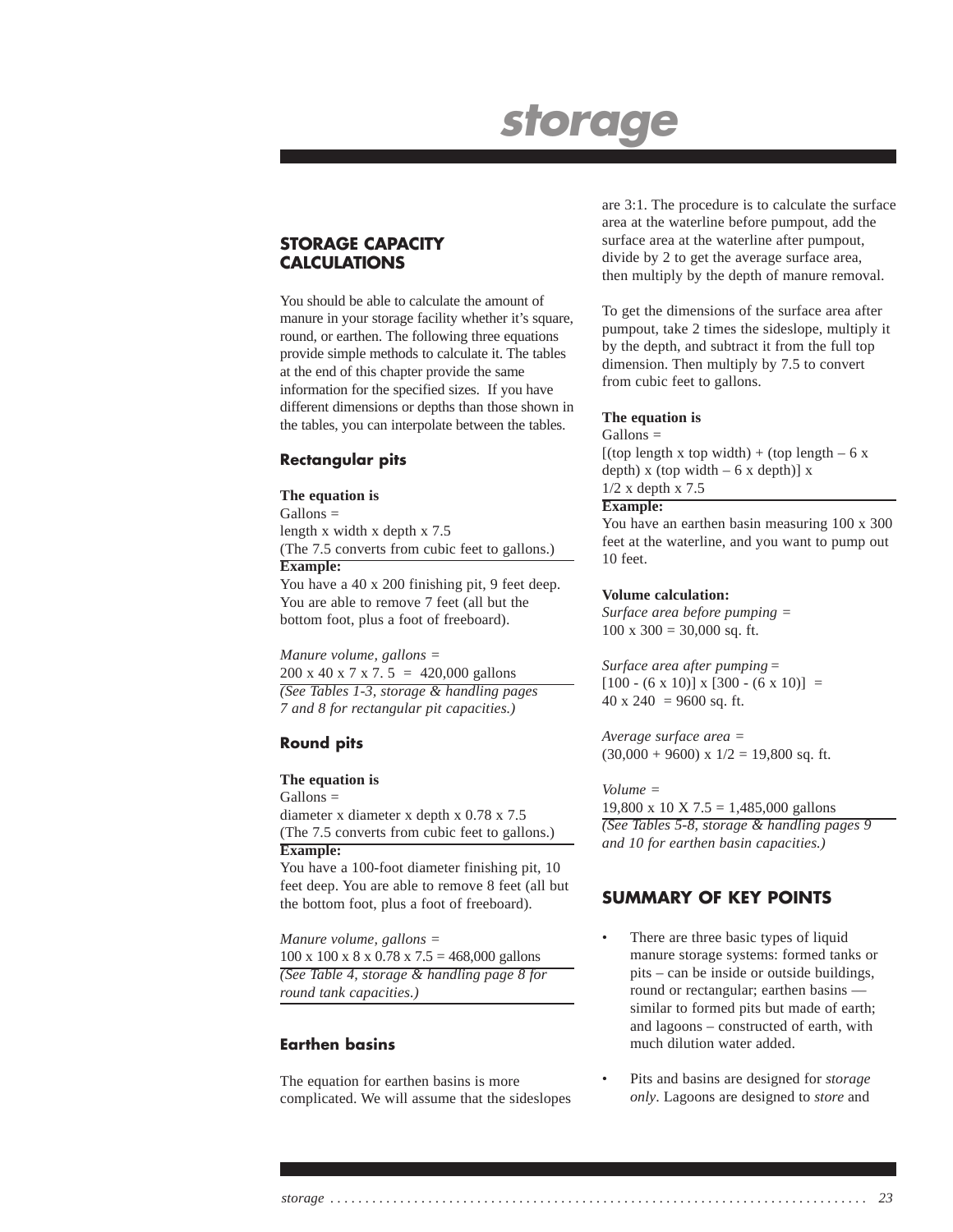*treat* manure. Lagoon liquid is still not clean enough to release.

- Nutrient concentrations in manure are highest in formed pits, less concentrated in earthen basins, and very low in anaerobic lagoons, but all do contain nutrients.
- During construction of any earthen storage it is **EXTREMELY** important to remove any tile lines within 50 feet of the toe of the berm.
- Add plenty of dilution water to avoid overloading lagoons.
- Pits and basins are nutrient-conserving systems. Lagoons are nutrient-wasting systems.
- Properly operated lagoon nutrient concentrations are typically about one-tenth those of pits. Pit nutrients are typically 50- 42-30 of  $N-P_2O_5-K_2O$ . Lagoon nutrients are typically 4-3-4.
- Outdoor formed storages are required to have at least one foot of freeboard.
- Earthen storages are required to have at least two feet of freeboard.
- The two factors for safe manure storage are good construction and good management.
- Manure volumes can be calculated from the equations at the end of the chapter.
- To convert from cubic feet to gallons, multiply by 7.5.
- Never leave operating pumps, lines, or other equipment unattended.
- Operate pumps in earthen storages carefully to avoid erosion on the sides or bottom.
- Dry manure should be stored under roof whenever possible.
- Dry manure stored outdoors should be well away from streams and waterways, on

impermeable soil, and protected from upslope runoff. Releases from confinement units are prohibited by law, regardless of manure type—liquid or dry.

*24 . . . . . . . . . . . . . . . . . . . . . . . . . . . . . . . . . . . . . . . . . . . . . . . . . . . . . . . . . . . . . . . . . . . . . . . . . . . . storage*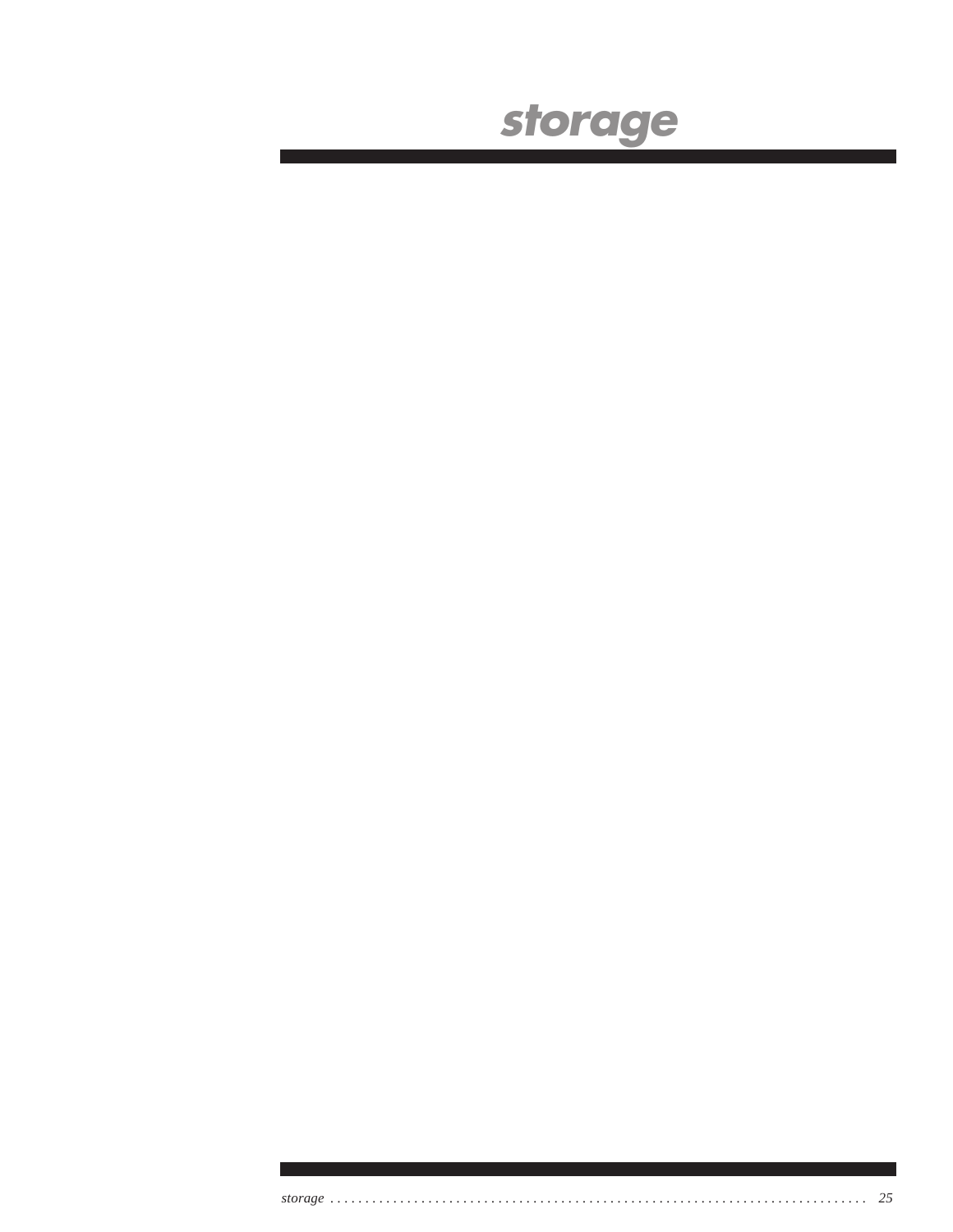### **TABLE 1**

#### **RECTANGULAR PIT CAPACITY GALLONS — 6 FEET OF LIQUID**

|             | WIDTH, FT. |         |         |         |           |            |           |           |           |  |  |  |  |  |
|-------------|------------|---------|---------|---------|-----------|------------|-----------|-----------|-----------|--|--|--|--|--|
| LENGTH, FT. | 20         | 30      | 40      | 50      | 60        | 70         | 80        | 90        | 100       |  |  |  |  |  |
| 40          | 36,000     | 54,000  | 72,000  | 90,000  | 108.000   | 126,000    | 144.000   | 162,000   | 180,000   |  |  |  |  |  |
| 60          | 54,000     | 81,000  | 108,000 | 135,000 | 162,000   | 189,000    | 216,000   | 243,000   | 270,000   |  |  |  |  |  |
| 80          | 72,000     | 108,000 | 144,000 | 180,000 | 216,000   | 252,000    | 288,000   | 324,000   | 360,000   |  |  |  |  |  |
| 100         | 90,000     | 135,000 | 180,000 | 225,000 | 270,000   | 315,000    | 360,000   | 405,000   | 450,000   |  |  |  |  |  |
| 120         | 108,000    | 162,000 | 216,000 | 270,000 | 324,000   | 378,000    | 432,000   | 486,000   | 540,000   |  |  |  |  |  |
| 140         | 126,000    | 189,000 | 252,000 | 315,000 | 378,000   | 441,000    | 504,000   | 567,000   | 630,000   |  |  |  |  |  |
| 160         | 144,000    | 216.000 | 288.000 | 360,000 | 432,000   | 504,000    | 576,000   | 648,000   | 720,000   |  |  |  |  |  |
| 180         | 162,000    | 243,000 | 324,000 | 405,000 | 486,000   | 567,000    | 648,000   | 729,000   | 810,000   |  |  |  |  |  |
| 200         | 180,000    | 270,000 | 360,000 | 450,000 | 540,000   | 630,000    | 720,000   | 810,000   | 900,000   |  |  |  |  |  |
| 220         | 198,000    | 297,000 | 396,000 | 495,000 | 594,000   | 693,000    | 792,000   | 891,000   | 990,000   |  |  |  |  |  |
| 240         | 216,000    | 324,000 | 432,000 | 540,000 | 648,000   | 756,000    | 864,000   | 972,000   | 1,080,000 |  |  |  |  |  |
| 260         | 234,000    | 351,000 | 468,000 | 585,000 | 702,000   | 819,000    | 936,000   | 1,053,000 | 1,170,000 |  |  |  |  |  |
| 280         | 252,000    | 378,000 | 504,000 | 630,000 | 756,000   | 882,000    | ,008,000  | 1,134,000 | 1,260,000 |  |  |  |  |  |
| 300         | 270,000    | 405,000 | 540,000 | 675,000 | 810,000   | 945,000    | 1,080,000 | 1,215,000 | 1,350,000 |  |  |  |  |  |
| 320         | 288,000    | 432,000 | 576,000 | 720,000 | 864,000   | 008,000, ا | 1,152,000 | 1,296,000 | ,440,000  |  |  |  |  |  |
| 340         | 306,000    | 459.000 | 612,000 | 765,000 | 918,000   | 1,071,000  | 1,224,000 | 1,377,000 | 1,530,000 |  |  |  |  |  |
| 360         | 324,000    | 486,000 | 648,000 | 810,000 | 972,000   | 1,134,000  | 1,296,000 | 1,458,000 | 1,620,000 |  |  |  |  |  |
| 380         | 342,000    | 513,000 | 684,000 | 855,000 | 1,026,000 | 1,197,000  | 1,368,000 | 1,539,000 | 1,710,000 |  |  |  |  |  |
| 400         | 360,000    | 540,000 | 720,000 | 900,000 | 1,080,000 | 1,260,000  | 1,440,000 | 1,620,000 | ,800,000  |  |  |  |  |  |

|             |         |                                                            | <b>TABLE 2</b> |           |            |           |           |           |           |
|-------------|---------|------------------------------------------------------------|----------------|-----------|------------|-----------|-----------|-----------|-----------|
|             |         | <b>RECTANGULAR PIT CAPACITY GALLONS - 8 FEET OF LIQUID</b> |                |           |            |           |           |           |           |
|             |         |                                                            |                |           | WIDTH, FT. |           |           |           |           |
| LENGTH, FT. | 20      | 30                                                         | 40             | 50        | 60         | 70        | 80        | 90        | 100       |
| 40          | 48,000  | 72.000                                                     | 96,000         | 120,000   | 144,000    | 168,000   | 192,000   | 216,000   | 240,000   |
| 60          | 72,000  | 108,000                                                    | 144,000        | 180,000   | 216,000    | 252,000   | 288,000   | 324,000   | 360,000   |
| 80          | 96,000  | 144,000                                                    | 192,000        | 240,000   | 288,000    | 336,000   | 384,000   | 432,000   | 480,000   |
| 100         | 120,000 | 180,000                                                    | 240,000        | 300,000   | 360,000    | 420,000   | 480,000   | 540,000   | 600,000   |
| 120         | 144.000 | 216,000                                                    | 288,000        | 360,000   | 432.000    | 504,000   | 576,000   | 648.000   | 720,000   |
| 140         | 168,000 | 252,000                                                    | 336,000        | 420,000   | 504,000    | 588,000   | 672,000   | 756,000   | 840,000   |
| 160         | 192.000 | 288,000                                                    | 384.000        | 480,000   | 576,000    | 672,000   | 768,000   | 864.000   | 960,000   |
| 180         | 216,000 | 324,000                                                    | 432,000        | 540,000   | 648,000    | 756,000   | 864,000   | 972,000   | 1,080,000 |
| 200         | 240,000 | 360,000                                                    | 480,000        | 600,000   | 720,000    | 840,000   | 960,000   | 1,080,000 | 1,200,000 |
| 220         | 264,000 | 396,000                                                    | 528,000        | 660,000   | 792,000    | 924,000   | 1,056,000 | 1,188,000 | 1,320,000 |
| 240         | 288,000 | 432,000                                                    | 576,000        | 720,000   | 864,000    | 1,008,000 | 1,152,000 | 1,296,000 | 1,440,000 |
| 260         | 312,000 | 468,000                                                    | 624,000        | 780,000   | 936,000    | 1,092,000 | 1,248,000 | 1,404,000 | 1,560,000 |
| 280         | 336,000 | 504,000                                                    | 672,000        | 840,000   | 1,008,000  | 1,176,000 | 1,344,000 | 1,512,000 | 1,680,000 |
| 300         | 360,000 | 540,000                                                    | 720,000        | 900,000   | 1,080,000  | 1,260,000 | 1,440,000 | 1,620,000 | 1,800,000 |
| 320         | 384,000 | 576,000                                                    | 768,000        | 960,000   | 1,152,000  | 1,344,000 | 1,536,000 | 1,728,000 | 1,920,000 |
| 340         | 408,000 | 612,000                                                    | 816,000        | 1,020,000 | 1,224,000  | 1,428,000 | 1,632,000 | 1,836,000 | 2,040,000 |
| 360         | 432.000 | 648,000                                                    | 864,000        | 1,080,000 | 1,296,000  | 1,512,000 | 1,728,000 | 1,944,000 | 2,160,000 |
| 380         | 456,000 | 684,000                                                    | 912,000        | 1,140,000 | 1,368,000  | 1,596,000 | 1,824,000 | 2,052,000 | 2,280,000 |
| 400         | 480,000 | 720,000                                                    | 960,000        | 1,200,000 | 1,440,000  | 1,680,000 | 1,920,000 | 2,160,000 | 2,400,000 |

*26 . . . . . . . . . . . . . . . . . . . . . . . . . . . . . . . . . . . . . . . . . . . . . . . . . . . . . . . . . . . . . . . . . . . . . . . . . . . . storage*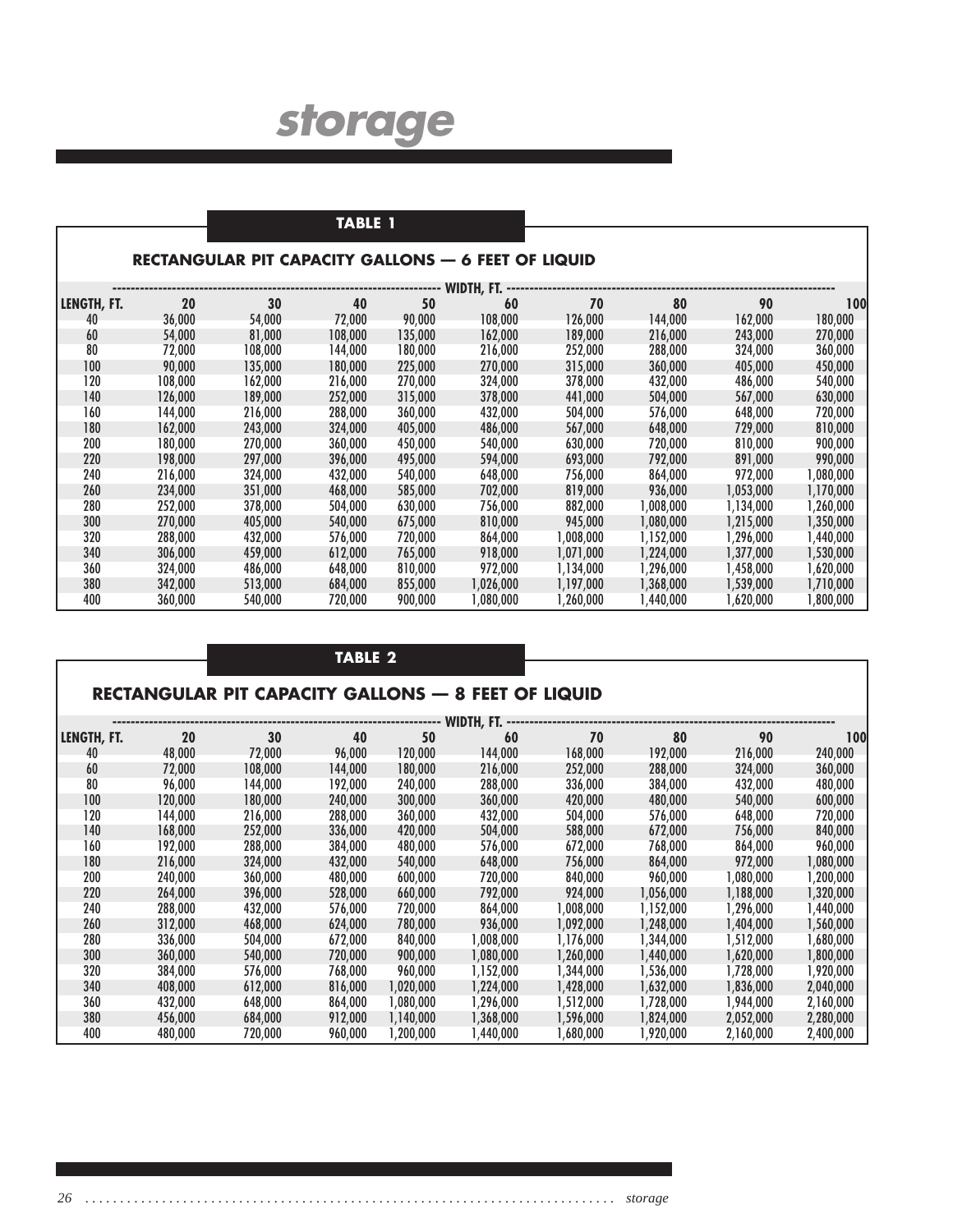|             |         |         |           |           |                               | TABLE 3   |                                                             |           |           |
|-------------|---------|---------|-----------|-----------|-------------------------------|-----------|-------------------------------------------------------------|-----------|-----------|
|             |         |         |           |           |                               |           |                                                             |           |           |
|             |         |         |           |           |                               |           | <b>RECTANGULAR PIT CAPACITY GALLONS - 10 FEET OF LIQUID</b> |           |           |
|             |         |         |           |           | WIDTH, FT. ------------------ |           |                                                             |           |           |
| LENGTH, FT. | 20      | 30      | 40        | 50        | 60                            | 70        | 80                                                          | 90        | 100       |
| 40          | 60,000  | 90,000  | 120,000   | 150,000   | 180,000                       | 210,000   | 240,000                                                     | 270,000   | 300,000   |
| 60          | 90,000  | 135,000 | 180,000   | 225,000   | 270,000                       | 315,000   | 360,000                                                     | 405,000   | 450,000   |
| 80          | 120,000 | 180,000 | 240,000   | 300,000   | 360,000                       | 420,000   | 480,000                                                     | 540,000   | 600,000   |
| 100         | 150,000 | 225,000 | 300,000   | 375,000   | 450,000                       | 525,000   | 600,000                                                     | 675,000   | 750,000   |
| 120         | 180,000 | 270,000 | 360,000   | 450,000   | 540,000                       | 630,000   | 720,000                                                     | 810,000   | 900,000   |
| 140         | 210,000 | 315,000 | 420,000   | 525,000   | 630,000                       | 735,000   | 840,000                                                     | 945,000   | 1,050,000 |
| 160         | 240,000 | 360,000 | 480,000   | 600,000   | 720,000                       | 840,000   | 960,000                                                     | 1,080,000 | 1,200,000 |
| 180         | 270,000 | 405,000 | 540,000   | 675,000   | 810,000                       | 945,000   | 1,080,000                                                   | 1,215,000 | 1,350,000 |
| 200         | 300,000 | 450,000 | 600,000   | 750,000   | 900,000                       | 1,050,000 | 1,200,000                                                   | 1,350,000 | 1,500,000 |
| 220         | 330,000 | 495,000 | 660,000   | 825,000   | 990,000                       | 1,155,000 | 1,320,000                                                   | 1,485,000 | 1,650,000 |
| 240         | 360,000 | 540,000 | 720,000   | 900,000   | 1,080,000                     | 1,260,000 | 1,440,000                                                   | 1,620,000 | ,800,000  |
| 260         | 390,000 | 585,000 | 780,000   | 975,000   | 1,170,000                     | 1,365,000 | 1,560,000                                                   | 1,755,000 | 1,950,000 |
| 280         | 420,000 | 630,000 | 840,000   | 1,050,000 | 1,260,000                     | 1,470,000 | 1,680,000                                                   | 1,890,000 | 2,100,000 |
| 300         | 450,000 | 675,000 | 900,000   | 1,125,000 | 1,350,000                     | 1,575,000 | 1,800,000                                                   | 2,025,000 | 2,250,000 |
| 320         | 480,000 | 720,000 | 960,000   | 1,200,000 | 1,440,000                     | ,680,000  | 1,920,000                                                   | 2,160,000 | 2,400,000 |
| 340         | 510,000 | 765,000 | 1,020,000 | 1,275,000 | 1,530,000                     | 1,785,000 | 2,040,000                                                   | 2,295,000 | 2,550,000 |
| 360         | 540,000 | 810,000 | 1,080,000 | 1,350,000 | 1,620,000                     | ,890,000  | 2,160,000                                                   | 2,430,000 | 2,700,000 |
| 380         | 570,000 | 855,000 | 1,140,000 | 1,425,000 | 1,710,000                     | 1,995,000 | 2,280,000                                                   | 2,565,000 | 2,850,000 |
| 400         | 600,000 | 900,000 | 1,200,000 | 1,500,000 | 1,800,000                     | 2,100,000 | 2,400,000                                                   | 2,700,000 | 3,000,000 |

|                 |           |           |           |           |            | TABLE 4   |                                                    |              |           |
|-----------------|-----------|-----------|-----------|-----------|------------|-----------|----------------------------------------------------|--------------|-----------|
|                 |           |           |           |           |            |           |                                                    |              |           |
|                 |           |           |           |           |            |           | <b>ROUND PIT CAPACITY GALLONS - VARIOUS DEPTHS</b> |              |           |
|                 |           |           |           |           |            |           |                                                    |              |           |
|                 |           |           |           |           | DEPTH, FT. |           |                                                    |              |           |
| <b>DIAMETER</b> | 4         | 5         | 6         |           | 8          | 9         | 10                                                 | $\mathbf{1}$ | 12        |
| 40              | 37,696    | 47,120    | 56,544    | 65,968    | 75,392     | 84,816    | 94,240                                             | 103,664      | 113,088   |
| 50              | 58,900    | 73,625    | 88,350    | 103,075   | 117,800    | 132,525   | 147,250                                            | 161,975      | 176,700   |
| 60              | 84,816    | 106,020   | 127,224   | 148,428   | 169,632    | 190,836   | 212,040                                            | 233,244      | 254,448   |
| 70              | 115,444   | 144,305   | 173,166   | 202,027   | 230,888    | 259,749   | 288,610                                            | 317,471      | 346,332   |
| 80              | 150,784   | 188,480   | 226,176   | 263,872   | 301,568    | 339,264   | 376,960                                            | 414,656      | 452,352   |
| 90              | 190,836   | 238,545   | 286,254   | 333,963   | 381,672    | 429,381   | 477,090                                            | 524,799      | 572,508   |
|                 |           |           |           |           |            |           |                                                    |              |           |
| 100             | 235,600   | 294,500   | 353,400   | 412,300   | 471,200    | 530,100   | 589,000                                            | 647,900      | 706,800   |
| 110             | 285,076   | 356,345   | 427,614   | 498,883   | 570,152    | 641,421   | 712,690                                            | 783,959      | 855,228   |
| 120             | 339,264   | 424,080   | 508,896   | 593,712   | 678,528    | 763,344   | 848,160                                            | 932,976      | 1,017,792 |
| 130             | 398,164   | 497,705   | 597,246   | 696,787   | 796,328    | 895,869   | 995,410                                            | 1,094,951    | 1,194,492 |
| 140             | 461,776   | 577,220   | 692,664   | 808,108   | 923,552    | 1,038,996 | 1,154,440                                          | 1,269,884    | 1,385,328 |
| 150             | 530,100   | 662,625   | 795,150   | 927,675   | 1,060,200  | 1,192,725 | 1,325,250                                          | 1,457,775    | 1,590,300 |
| 160             | 603,136   | 753,920   | 904,704   | 1,055,488 | 1,206,272  | 1,357,056 | 1,507,840                                          | 1,658,624    | 1,809,408 |
| 170             | 680,884   | 851,105   | 1,021,326 | 1,191,547 | 1,361,768  | 1,531,989 | 1,702,210                                          | 1,872,431    | 2,042,652 |
| 180             | 763,344   | 954,180   | 1,145,016 | 1,335,852 | 1,526,688  | 1,717,524 | 1,908,360                                          | 2,099,196    | 2,290,032 |
| 190             | 850,516   | 1,063,145 | 1,275,774 | 1,488,403 | 1,701,032  | 1,913,661 | 2,126,290                                          | 2,338,919    | 2,551,548 |
| 200             | 942,400   | 1,178,000 | 1,413,600 | 1,649,200 | 1,884,800  | 2,120,400 | 2,356,000                                          | 2,591,600    | 2,827,200 |
| 210             | 1,038,996 | 1,298,745 | 1,558,494 | 1,818,243 | 2,077,992  | 2,337,741 | 2,597,490                                          | 2,857,239    | 3,116,988 |
| 220             | 1,140,304 | 1,425,380 | 1,710,456 | 1,995,532 | 2,280,608  | 2,565,684 | 2,850,760                                          | 3,135,836    | 3,420,912 |
| 230             | 1,246,324 | 1,557,905 | 1,869,486 | 2,181,067 | 2,492,648  | 2,804,229 | 3,115,810                                          | 3,427,391    | 3,738,972 |
| 240             | 1,357,056 | 1,696,320 | 2,035,584 | 2,374,848 | 2,714,112  | 3,053,376 | 3,392,640                                          | 3,731,904    | 4,071,168 |
|                 |           |           |           |           |            |           |                                                    |              |           |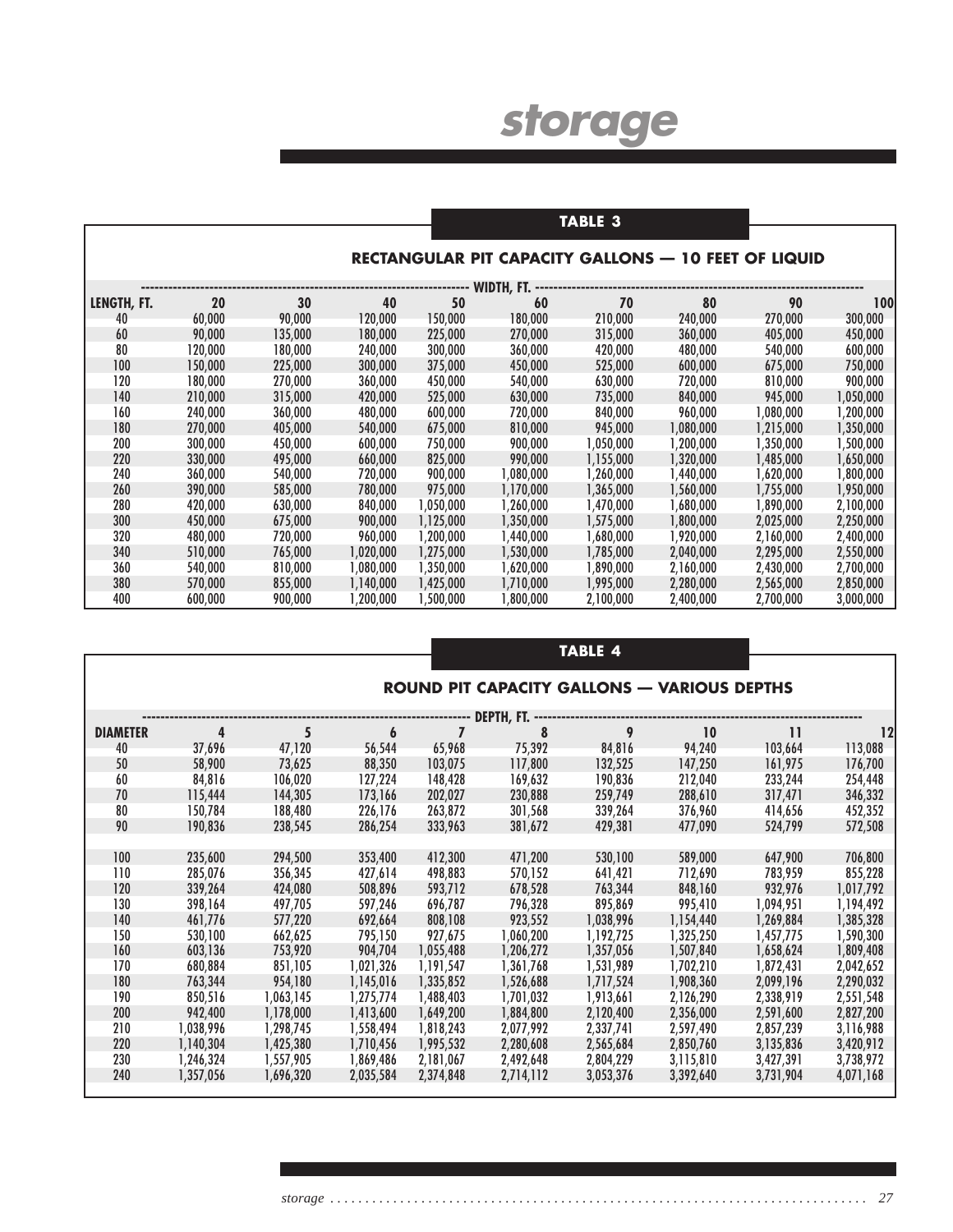### **TABLE 5**

#### **EARTHEN BASINS CAPACITY — PUMPOUT DEPTH = 6 FEET**

Assumes 3:1 sideslopes (horizontal:vertical)

|             | WIDTH, FT.<br>--------------------------- |           |           |           |           |                        |            |           |           |           |           |  |  |  |
|-------------|-------------------------------------------|-----------|-----------|-----------|-----------|------------------------|------------|-----------|-----------|-----------|-----------|--|--|--|
|             |                                           |           |           |           |           |                        |            |           |           |           |           |  |  |  |
| LENGTH, FT. | 50                                        | 75        | 100       | 125       | 150       | 175                    | <b>200</b> | 225       | 250       | 275       | 300       |  |  |  |
| 50          | 60,660                                    | 96,660    | 132,660   | 168,660   | 204,660   | 240,660                | 276,660    | 312,660   | 348,660   | 384,660   | 420,660   |  |  |  |
| 75          | 96,660                                    | 160,785   | 224,910   | 289,035   | 353,160   | 417,285                | 481,410    | 545,535   | 609,660   | 673,785   | 737,910   |  |  |  |
| 100         | 132,660                                   | 224,910   | 317,160   | 409,410   | 501,660   | 593,910                | 686,160    | 778,410   | 870,660   | 962,910   | 1,055,160 |  |  |  |
| 125         | 168.660                                   | 289,035   | 409,410   | 529.785   | 650,160   | 770,535                | 890.910    | 1,011,285 | 1,131,660 | 1,252,035 | 1,372,410 |  |  |  |
| 150         | 204,660                                   | 353,160   | 501,660   | 650,160   | 798,660   | 947,160                | 1,095,660  | 1,244,160 | 1,392,660 | ,541,160  | 1,689,660 |  |  |  |
| 175         | 240,660                                   | 417,285   | 593,910   | 770,535   | 947,160   | 1,123,785              | 1,300,410  | 1,477,035 | 1,653,660 | ,830,285  | 2,006,910 |  |  |  |
| 200         | 276.660                                   | 481.410   | 686,160   | 890.910   | 1,095,660 | 1,300,410              | 1,505,160  | 1,709,910 | 1.914.660 | 2,119,410 | 2,324,160 |  |  |  |
| 225         | 312,660                                   | 545,535   | 778,410   | 1,011,285 | 1,244,160 | 1,477,035              | 1,709,910  | 1,942,785 | 2,175,660 | 2,408,535 | 2,641,410 |  |  |  |
| 250         | 348,660                                   | 609,660   | 870,660   | 1,131,660 | 1,392,660 | 1,653,660              | 1,914,660  | 2,175,660 | 2,436,660 | 2,697,660 | 2,958,660 |  |  |  |
| 275         | 384.660                                   | 673,785   | 962,910   | 1,252,035 | 1,541,160 | 1,830,285              | 2,119,410  | 2,408,535 | 2,697,660 | 2,986,785 | 3,275,910 |  |  |  |
| 300         | 420.660                                   | 737,910   | 1,055,160 | 1,372,410 | 1,689,660 | 2,006,910              | 2,324,160  | 2,641,410 | 2,958,660 | 3,275,910 | 3,593,160 |  |  |  |
| 325         | 456,660                                   | 802,035   | 1,147,410 | 1,492,785 | 1,838,160 | 2,183,535              | 2,528,910  | 2,874,285 | 3,219,660 | 3,565,035 | 3,910,410 |  |  |  |
| 350         | 492.660                                   | 866,160   | 1,239,660 | 1,613,160 | 1,986,660 | 2,360,160              | 2,733,660  | 3,107,160 | 3,480,660 | 3,854,160 | 4,227,660 |  |  |  |
| 375         | 528,660                                   | 930,285   | 1,331,910 | 1,733,535 | 2,135,160 | 2,536,785              | 2,938,410  | 3,340,030 | 3,741,660 | 4,143,285 | 4,544,910 |  |  |  |
| 400         | 564,660                                   | 994,410   | 1,424,160 | 1,853,910 | 2,283,660 | 2,713,410              | 3,143,160  | 3,572,910 | 4,002,660 | 4,432,410 | 4,862,160 |  |  |  |
| 425         | 600,660                                   | 1,058,535 | 1,516,410 | 1,974,285 | 2,432,160 | 2,890,035              | 3,347,910  | 3,805,785 | 4,263,660 | 4,721,535 | 5,179,410 |  |  |  |
| 450         | 636,660                                   | 1,122,660 | 1,608,660 | 2,094,660 | 2,580,660 | 3,066,660              | 3,552,660  | 4,038,660 | 4,524,660 | 5,010,660 | 5,496,660 |  |  |  |
| 475         | 672,660                                   | 1.186.785 | 1,700,910 | 2,215,035 | 2,729,160 | 3,243,285              | 3,757,410  | 4,271,535 | 4,785,660 | 5,299,785 | 5,813,910 |  |  |  |
| 500         | 708,660                                   | 1,250,910 | 1,793,160 | 2,335,410 | 2,877,660 | 3,419,910 <sup>-</sup> | 3,962,160  | 4,504,410 | 5,046,660 | 5,588,910 | 6,131,160 |  |  |  |

#### **TABLE 6**

#### **EARTHEN BASINS CAPACITY — PUMPOUT DEPTH = 8 FEET**

Assumes 3:1 sideslopes (horizontal:vertical)

|             |         |           |           |           |           | WIDTH, FT. |           |           |           |           |           |
|-------------|---------|-----------|-----------|-----------|-----------|------------|-----------|-----------|-----------|-----------|-----------|
|             |         |           |           |           |           | ----       |           |           |           |           |           |
| LENGTH, FT. | 50      | 75        | 100       | 125       | 150       | 175        | 200       | 225       | 250       | 275       | 300       |
| 50          | 75,120  | 114,120   | 153,120   | 192,120   | 231,120   | 270,120    | 309,120   | 348,120   | 387,120   | 426,120   | 465,120   |
| 75          | 114,120 | 190,620   | 267,120   | 343,620   | 420,120   | 496,620    | 573,120   | 649,620   | 726,120   | 802,620   | 879,120   |
| 100         | 153,120 | 267,120   | 381,120   | 495,120   | 609,120   | 723,120    | 837,120   | 951,120   | 1,065,120 | 1,179,120 | 1,293,120 |
| 125         | 192,120 | 343,620   | 495,120   | 646,620   | 798,120   | 949,620    | 1,101,120 | 1,252,620 | 1,404,120 | 1,555,620 | 1,707,120 |
| 150         | 231,120 | 420,120   | 609,120   | 798,120   | 987,120   | 1,176,120  | 1,365,120 | 1,554,120 | 1,743,120 | 1,932,120 | 2,121,120 |
| 175         | 270,120 | 496,620   | 723,120   | 949,620   | 1,176,120 | 1,402,620  | 1,629,120 | 1,855,620 | 2,082,120 | 2,308,620 | 2,535,120 |
| 200         | 309,120 | 573,120   | 837,120   | 1,101,120 | 1,365,120 | 1,629,120  | 1,893,120 | 2,157,120 | 2,421,120 | 2,685,120 | 2,949,120 |
| 225         | 348,120 | 649,620   | 951,120   | 1,252,620 | 1,554,120 | 1,855,620  | 2,157,120 | 2,458,620 | 2,760,120 | 3,061,620 | 3,363,120 |
| 250         | 387.120 | 726,120   | 1,065,120 | 1,404,120 | 1,743,120 | 2,082,120  | 2,421,120 | 2,760,120 | 3,099,120 | 3,438,120 | 3,777,120 |
| 275         | 426,120 | 802,620   | 1,179,120 | 1,555,620 | 1,932,120 | 2,308,620  | 2,685,120 | 3,061,620 | 3,438,120 | 3,814,620 | 4,191,120 |
| 300         | 465,120 | 879,120   | 1,293,120 | 1,707,120 | 2,121,120 | 2,535,120  | 2,949,120 | 3,363,120 | 3,777,120 | 4,191,120 | 4,605,120 |
| 325         | 504.120 | 955,620   | 1,407,120 | 1,858,620 | 2.310.120 | 2,761,620  | 3,213,120 | 3,664,620 | 4,116,120 | 4,567,620 | 5,019,120 |
| 350         | 543,120 | 1,032,120 | 1,521,120 | 2,010,120 | 2,499,120 | 2,988,120  | 3,477,120 | 3,966,120 | 4,455,120 | 4,944,120 | 5,433,120 |
| 375         | 582.120 | 1,108,620 | 1,635,120 | 2,161,620 | 2,688,120 | 3,214,620  | 3,741,120 | 4,267,620 | 4,794,120 | 5,320,620 | 5,847,120 |
| 400         | 621,120 | 1,185,120 | 1,749,120 | 2,313,120 | 2,877,120 | 3,441,120  | 4,005,120 | 4,569,120 | 5,133,120 | 5,697,120 | 6,261,120 |
| 425         | 660,120 | 1,261,620 | 1,863,120 | 2,464,620 | 3,066,120 | 3,667,620  | 4,269,120 | 4,870,620 | 5,472,120 | 6,073,620 | 6,675,120 |
| 450         | 699,120 | 1,338,120 | 1,977,120 | 2,616,120 | 3,255,120 | 3,894,120  | 4,533,120 | 5,172,120 | 5,811,120 | 6,450,120 | 7,089,120 |
| 475         | 738,120 | 1,414,620 | 2,091,120 | 2,767,620 | 3,444,120 | 4,120,620  | 4,797,120 | 5,473,620 | 6,150,120 | 6,826,620 | 7,503,120 |